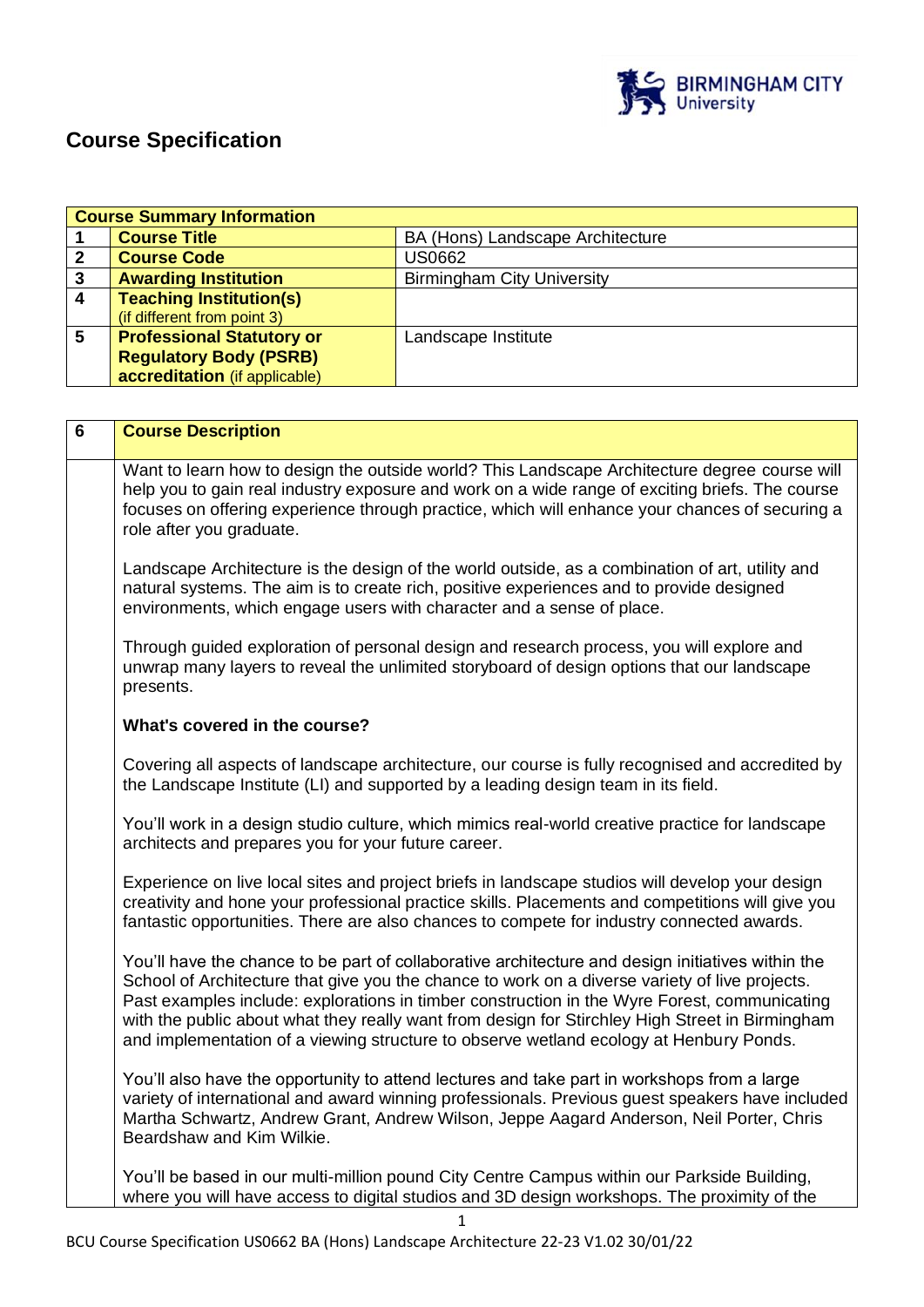

newly built Eastside Park provides inspiration to your studies, introducing a strong example of contemporary civic space and park design.

|    | <b>Course Awards</b>                                   |              |                                  |
|----|--------------------------------------------------------|--------------|----------------------------------|
| 7a | <b>Name of Final Award</b>                             | <b>Level</b> | <b>Credits</b><br><b>Awarded</b> |
|    |                                                        |              |                                  |
|    | Bachelor of Arts with Honours Landscape Architecture   | 6            | 360                              |
| 7b | <b>Exit Awards and Credits Awarded</b>                 |              |                                  |
|    | Certificate of Higher Education Landscape Architecture |              | 120                              |
|    | Diploma of Higher Education Landscape Architecture     | 5            | 240                              |
|    | Bachelor of Arts Landscape Architecture                | 6            | 300                              |

| <b>Derogation from the University Regulations</b> |
|---------------------------------------------------|
| Not applicable                                    |

| 9                       | <b>Delivery Patterns</b>             |                    |                          |               |
|-------------------------|--------------------------------------|--------------------|--------------------------|---------------|
| <b>Mode(s) of Study</b> |                                      | <b>Location</b>    | <b>Duration of Study</b> | Code          |
| <b>Full Time</b>        |                                      | <b>City Centre</b> | 3 years                  | <b>US0662</b> |
|                         | Professional Placement   City Centre |                    | 4 years                  | <b>US1296</b> |
| Year                    |                                      |                    |                          |               |

| 10 | <b>Entry Requirements</b>                                                                                                 |
|----|---------------------------------------------------------------------------------------------------------------------------|
|    | The admission requirements for this course are stated on the course page of the BCU website at<br>https://www.bcu.ac.uk/. |

| 11             | <b>Course Learning Outcomes</b>                                                                                          |
|----------------|--------------------------------------------------------------------------------------------------------------------------|
| $\mathbf 1$    | Knowledge & Understanding                                                                                                |
|                |                                                                                                                          |
| $1.1$          | Deconstruct the broad scope and timeline of the contemporary Landscape Architecture                                      |
|                | profession                                                                                                               |
| $1.2$          | Explain the physical and socio-economic contextual conditions which can influence process and                            |
|                | practice                                                                                                                 |
| 1.3            | Synthesise the scope and specifications of appropriate materials, flora, technology, structures                          |
|                | and systems, from a global industry of supply and fabrication                                                            |
| 1.4            | Discuss the ethical, sustainability and semiotic implications of design choice and specification                         |
|                |                                                                                                                          |
|                |                                                                                                                          |
| $\overline{2}$ | <b>Cognitive &amp; Intellectual Skills</b>                                                                               |
|                |                                                                                                                          |
| 2.1            | Synthesise Landscape Architectural proposals, making analytical judgements which combine                                 |
|                | theoretical, conceptual and pragmatic considerations                                                                     |
| 2.2            | Develop individual approach to design process, encompassing open-minded exploration and                                  |
|                | reflection                                                                                                               |
| 2.3            | Analyse design precedent and the work of peers, through critical appreciation of the relationship                        |
|                | between design process and contextual conditions                                                                         |
| 2.4            |                                                                                                                          |
|                | Produce designs holistically, appropriately integrating abstract and pragmatic aims within design<br>outputs and debates |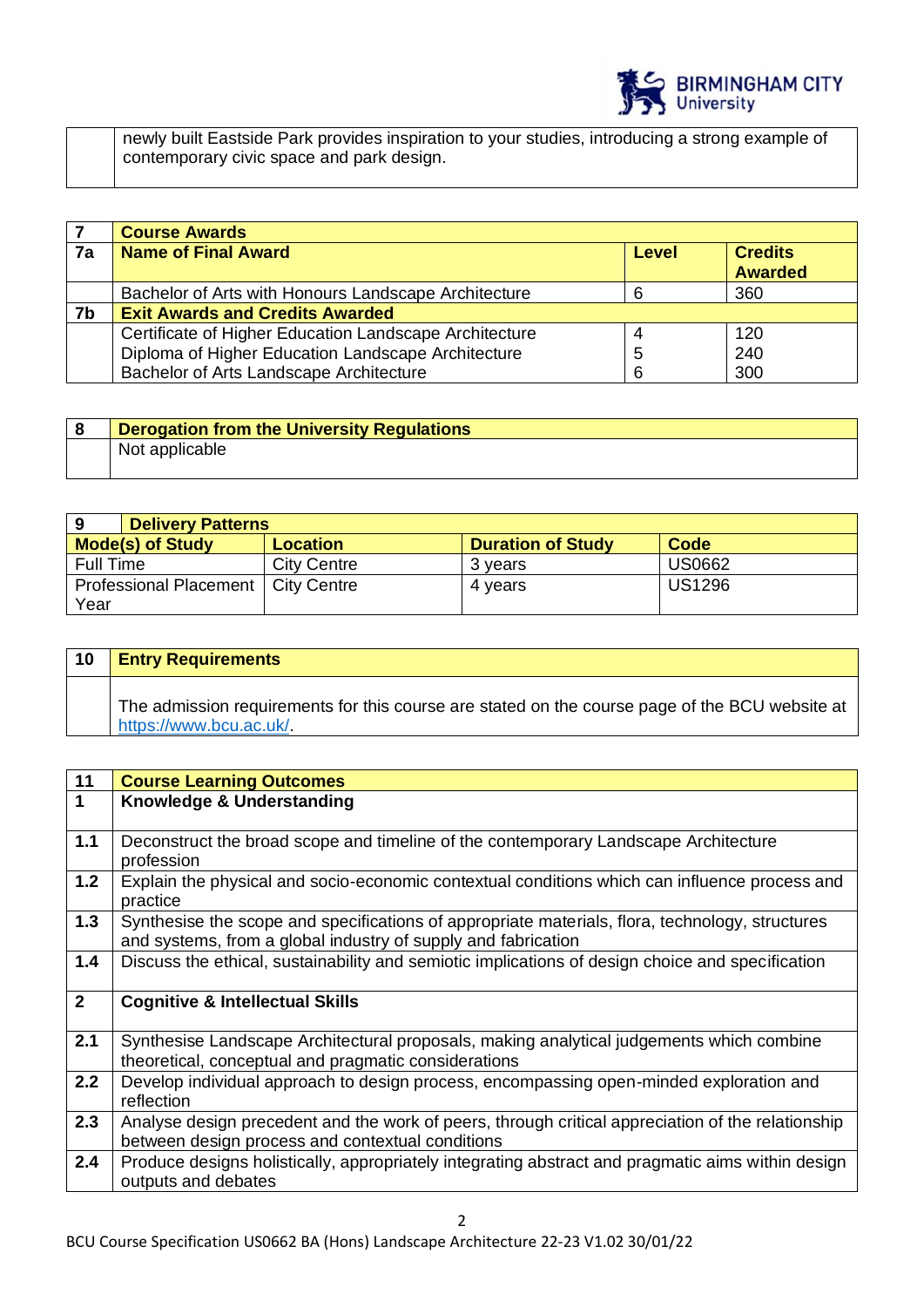

| $\mathbf{3}$            | <b>Practical &amp; Professional Skills</b>                                                      |  |
|-------------------------|-------------------------------------------------------------------------------------------------|--|
|                         |                                                                                                 |  |
| 3.1                     | Produce marketable portfolio communication, via integrated curation of diverse project outputs  |  |
| 3.2                     | Promote ideas and design proposals, through development of individual approaches to visual,     |  |
|                         | written and verbal communication                                                                |  |
| 3.3                     | Align focus to the local and global professional context and marketplace of Landscape           |  |
|                         | Architecture, considering multidisciplinary and sector based practice                           |  |
| 3.4                     | Embody a culture of continual personal development                                              |  |
| $\overline{\mathbf{4}}$ | <b>Key Transferable Skills</b>                                                                  |  |
|                         |                                                                                                 |  |
| 4.1                     | Plan, schedule and realise project outputs within appropriate professionally aligned timeframes |  |
| 4.2                     | Reflect on personal approach, career aims and objectives                                        |  |
| 4.3                     | Develop professional and ethical behavioural approaches and exercise analytical judgement       |  |
|                         | when working independently, or as part of a team                                                |  |
| 4.4                     | Utilise objective, analytical approaches to support evidence based research and practice        |  |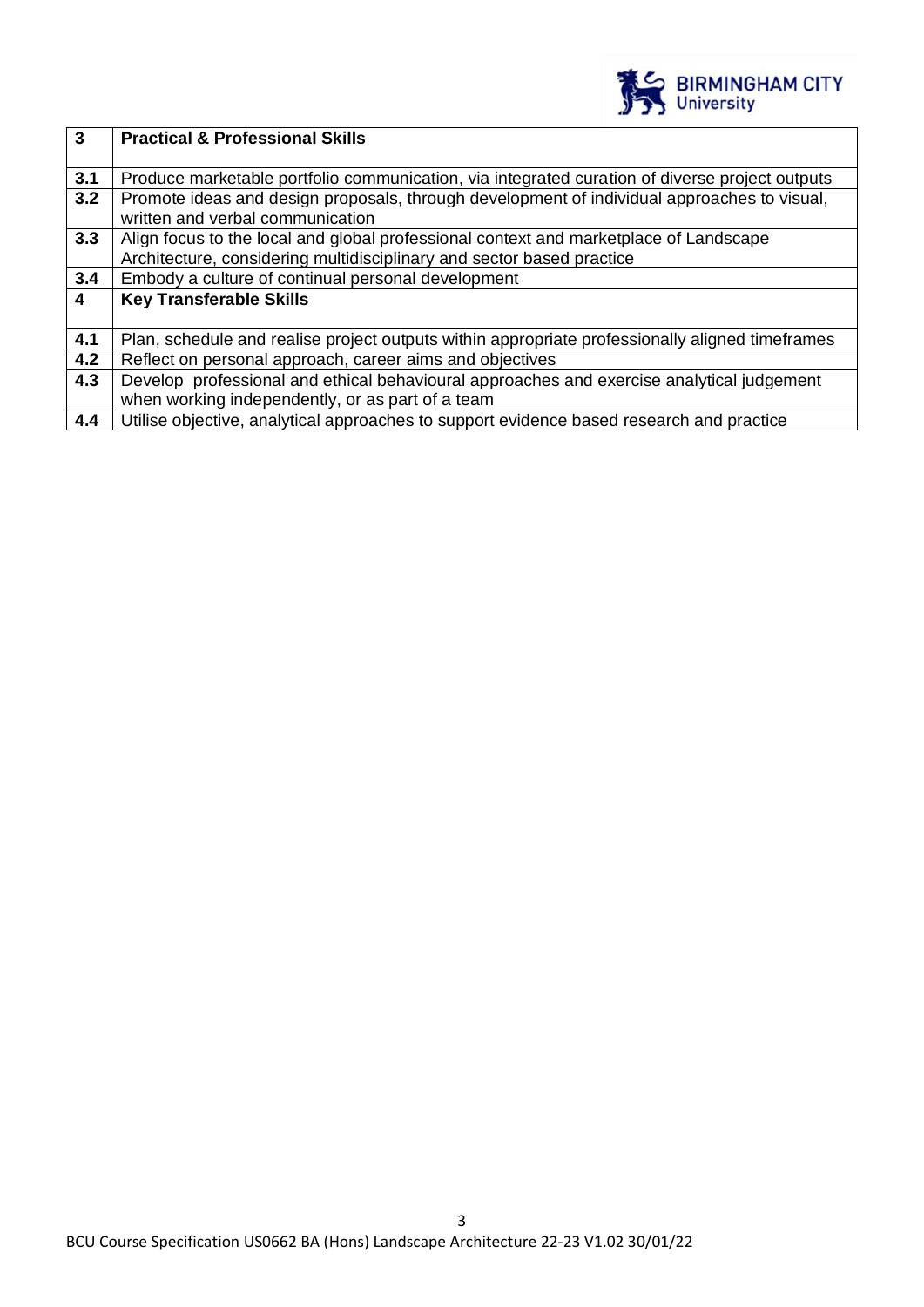

#### **12 Course Requirements**

#### **12a Level 4:**

*In order to complete this course a student must successfully complete all the following CORE modules (totalling 120 credits):*

| <b>Module Code</b> | <b>Module Name</b> | <b>Credit Value</b> |
|--------------------|--------------------|---------------------|
| <b>LAN4015</b>     | <b>Inspiration</b> | 20                  |
| <b>LAN4014</b>     | <b>Skills</b>      | 20                  |
| <b>LAN4019</b>     | Influence          | 20                  |
| <b>LAN4018</b>     | <b>Components</b>  | 20                  |
| <b>LAN4017</b>     | <b>Formation</b>   | 40                  |

#### **Level 5:**

*In order to complete this course a student must successfully complete all the following CORE modules (totalling 100 credits):*

| <b>Module Code</b> | <b>Module Name</b>                      | <b>Credit Value</b> |
|--------------------|-----------------------------------------|---------------------|
| <b>LAN5018</b>     | <b>Construction and Planting Design</b> | 20                  |
| <b>LAN5015</b>     | Context                                 | 20                  |
| <b>LAN5014</b>     | <b>Praxis</b>                           | 20                  |
| <b>LAN5016</b>     | <b>Urban Design</b>                     | 20                  |
| <b>LAN5017</b>     | <b>Designed Ecologies</b>               | 20                  |

*In order to complete this course a student must successfully complete at least 20 credits from the following list of OPTIONAL modules.* 

| <b>Module Code</b> | <b>Module Name</b>            | <b>Credit Value</b> |
|--------------------|-------------------------------|---------------------|
| ADM5006            | <b>Collaborative Practice</b> | 20                  |
| ADM5001            | Live Project                  | 20                  |

#### **Level 6:**

*In order to complete this course a student must successfully complete all the following CORE modules (totalling 120 credits):*

| <b>Module Code</b> | <b>Module Name</b>           | <b>Credit Value</b> |
|--------------------|------------------------------|---------------------|
| ADM6005            | <b>Major Project</b>         | 40                  |
| <b>LAN6105</b>     | <b>Professionalism</b>       | 20                  |
| <b>LAN6108</b>     | <b>Major Design: Define</b>  | 20                  |
| <b>LAN6107</b>     | <b>Major Design: Deliver</b> | 40                  |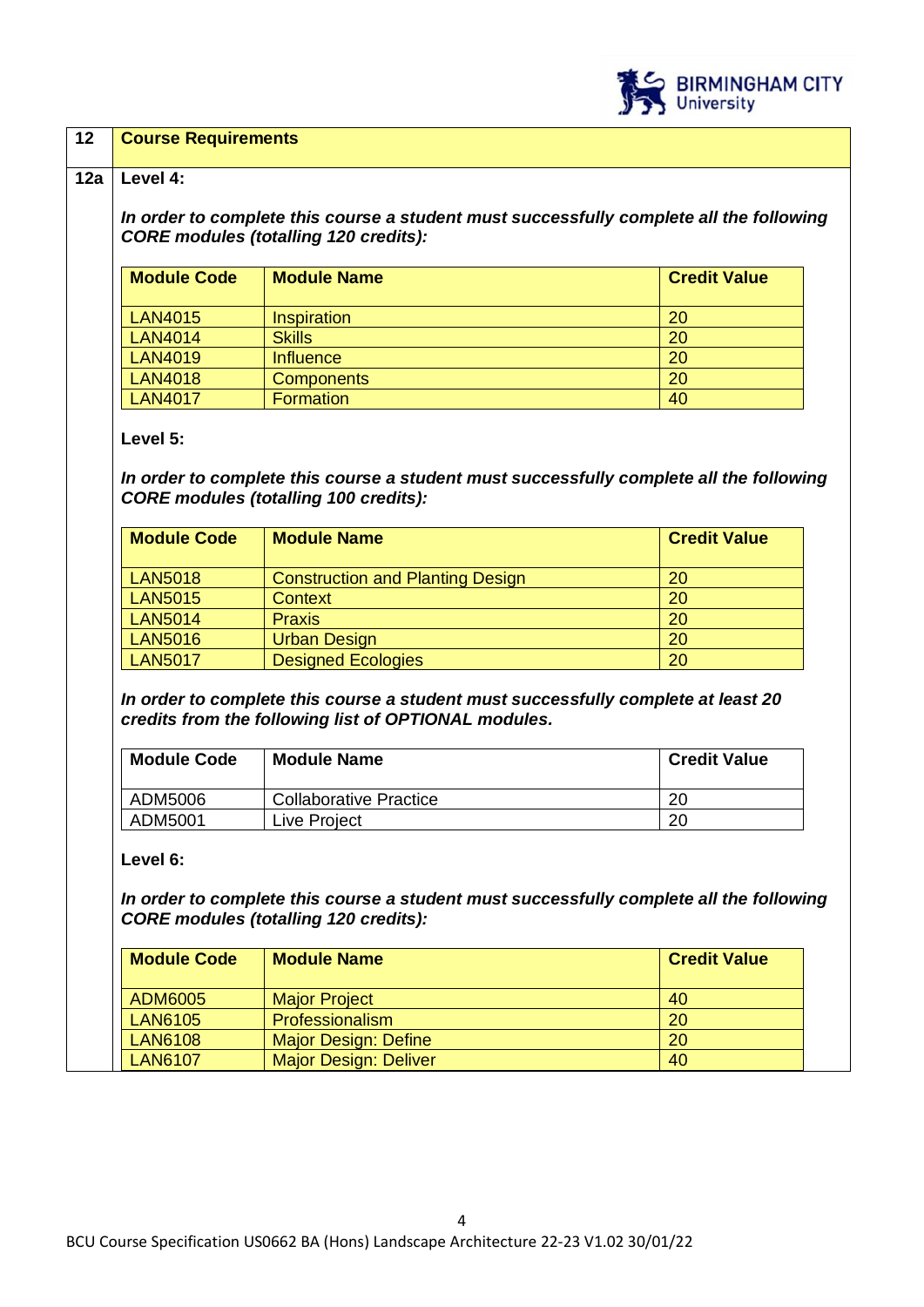

## **12b Structure Diagram**

*Please note list of optional modules is indicative only as modules will only run if selected by 15 or more students. Students' choice will not be guaranteed for optional modules but a fair and transparent process will be adopted and shared with students.* 

## **Level 4**

| Semester 1                        | Semester 2                       |
|-----------------------------------|----------------------------------|
| Core                              | Core                             |
| LAN4015: Inspiration (20 Credits) | LAN4018: Components (20 Credits) |
| LAN4014: Skills (20 Credits)      | LAN4017: Formation (40 Credits)  |
| LAN4019: Influence (20 Credits)   |                                  |

#### **Level 5**

| Semester 1                                     | Semester 2                      |
|------------------------------------------------|---------------------------------|
| Core LAN5018: Construction and Planting Design |                                 |
| Core                                           | Core                            |
| LAN5015: Context                               | LAN5014: Praxis                 |
| LAN5016: Urban Design                          | LAN5017: Designed Ecologies     |
|                                                | Optional                        |
|                                                | ADM5001: Live Project           |
|                                                | ADM5006: Collaborative Practice |

#### **Level 6**

| Semester 1                    | Semester 2                     |
|-------------------------------|--------------------------------|
| Core                          | Core                           |
| LAN6105: Professionalism      | ADM6005: Major Project         |
| LAN6108: Major Design: Define | LAN6107: Major Design: Deliver |
|                               |                                |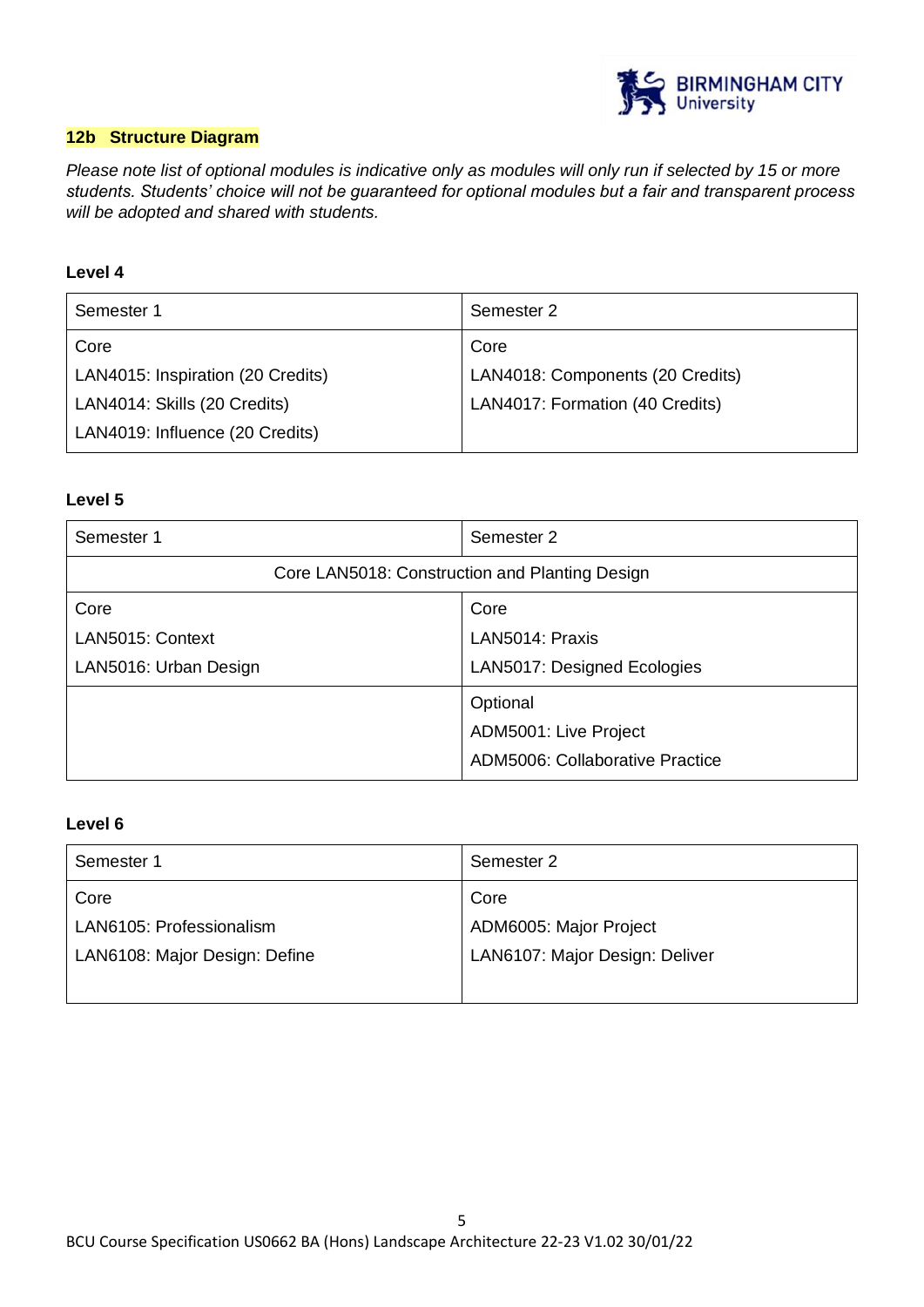

#### **13 Overall Student Workload and Balance of Assessment**

Overall student *workload* consists of class contact hours, independent learning and assessment activity, with each credit taken equating to a total study time of around 10 hours. While actual contact hours may depend on the optional modules selected, the following information gives an indication of how much time students will need to allocate to different activities at each level of the course.

- *Scheduled Learning* includes lectures, practical classes and workshops, contact time specified in timetable
- *Directed Learning* includes placements, work-based learning, external visits, on-line activity, Graduate+, peer learning
- *Private Study* includes preparation for exams

The *balance of assessment* by mode of assessment (e.g. coursework, exam and in-person) depends to some extent on the optional modules chosen by students. The approximate percentage of the course assessed by coursework, exam and in-person is shown below.

#### **Level 4**

#### **Workload**

#### **29.5% time spent in timetabled teaching and learning activity**

| <b>Activity</b>          | <b>Number of Hours</b> |
|--------------------------|------------------------|
| Scheduled Learning       | 348                    |
| <b>Directed Learning</b> |                        |
| <b>Private Study</b>     | 852                    |
| <b>Total Hours</b>       | 1200                   |

#### **Balance of Assessment**

| <b>Assessment Mode</b> | Percentage |
|------------------------|------------|
| Coursework             | 100        |
| Exam                   |            |
| In-Person              |            |

#### **Level 5**

#### **Workload**

#### **28.5% time spent in timetabled teaching and learning activity**

| <b>Activity</b>          | <b>Number of Hours</b> |
|--------------------------|------------------------|
| Scheduled Learning       | 342                    |
| <b>Directed Learning</b> | 70                     |
| <b>Private Study</b>     | 788                    |
| <b>Total Hours</b>       | 1200                   |

### **Balance of Assessment**

| <b>Assessment Mode</b> | Percentage |
|------------------------|------------|
| Coursework             | 100        |
| Exam                   |            |
| In-Person              |            |